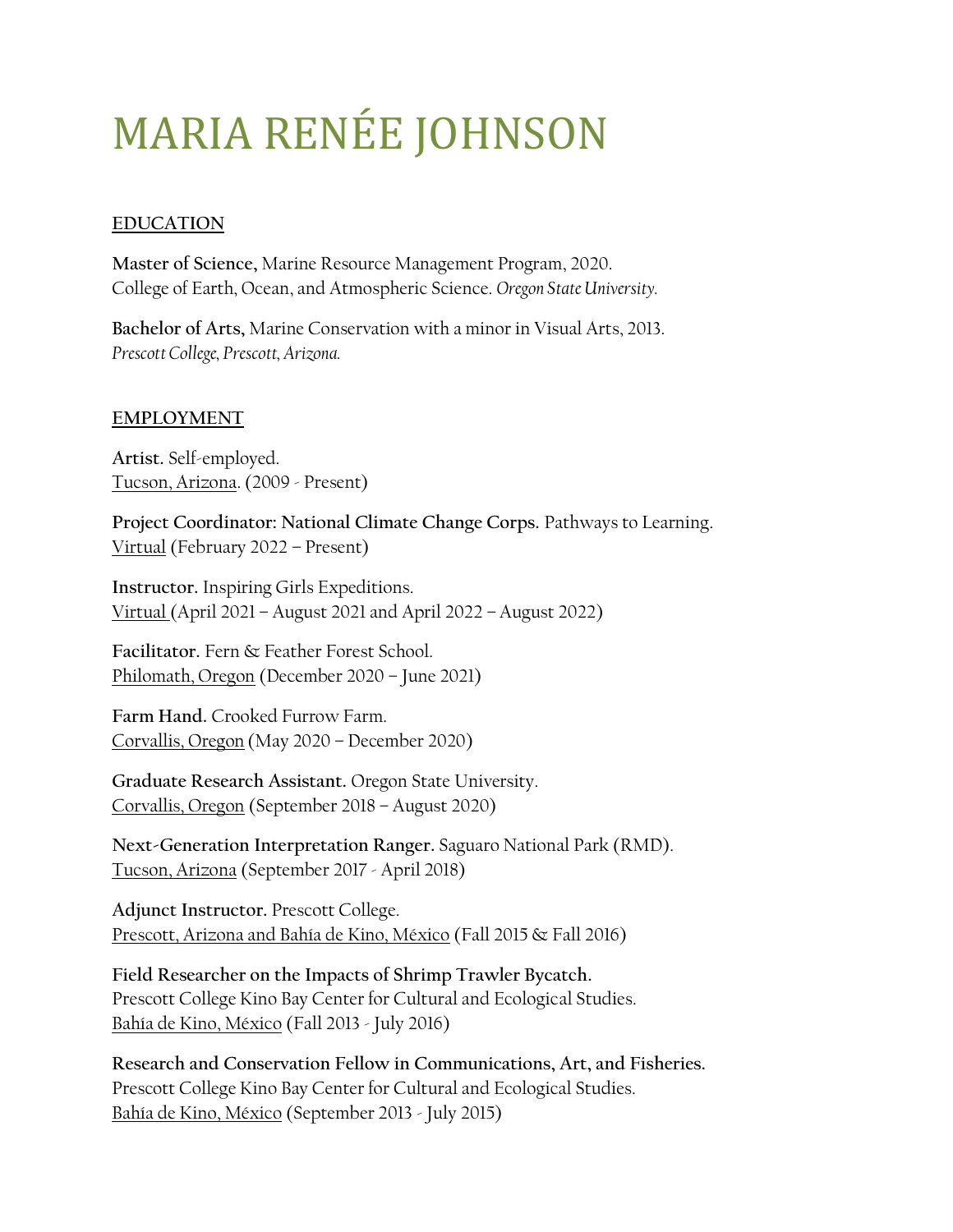**Field Assistant for the Marine Studies Semester Field Course.** Prescott College. Prescott, Arizona and Bahía de Kino, México. (Fall 2013)

#### **VOLUNTEER**

**Facilitator/Coordinator.** Dark Mountain Project "Find-the-Others" Discussion Group. *Virtual.* (February 2020 – Present)

**Beaver Dam Analog Restoration Work.** Oregon Natural Desert Association. *Hay Creek, Oregon.* (August 2019)

**Wet-Dry Mapping of the San Pedro River.** BLM and The Nature Conservancy. *San Pedro River, Arizona. (*June 2018)

**Mentor with Mentor Collective.**  *Online with Prescott College.* (2017)

**Seabird Habitat Restoration Project Volunteer.** Channel Islands National Park. *Channel Islands, California.* (October 2011)

**Herpetological Censuses and Field Research Volunteer.**  *Colorado and Utah.* (June 2010)

**Black-footed Ferret Research Volunteer.** Arizona Game and Fish Department. *Aubrey Valley, Arizona.* (March 2010)

**Horse Therapy Volunteer.** Stable Influence Horse Therapy Program. *Phoenix, Arizona.* (April 2006 - July 2007)

#### **MAJOR ART EXHIBITIONS**

**6&6.** University of Arizona Museum of Art, *Tucson, AZ.* (December 2018 – March 2019)

**Mother Earth.** Galleria at the YW. *Tucson, AZ.* (September - November 2017)

**Bycatch.** University of Arizona Museum of Art. *Tucson, AZ.* (February - April 2017)

**Las Vidas de los Pescadores.** The Natural History Institute. *Prescott, AZ.* (2013)

**Las Vidas de los Pescadores***.*Restaurante Maribel. *Bahía de Kino, Sonora, MX*. (2013)

## **GROUP ART EXHIBITIONS**

**Beauty of the Sonoran Desert** (Juried Show). Tucson Jewish Community Center. (Aug-Sept '22)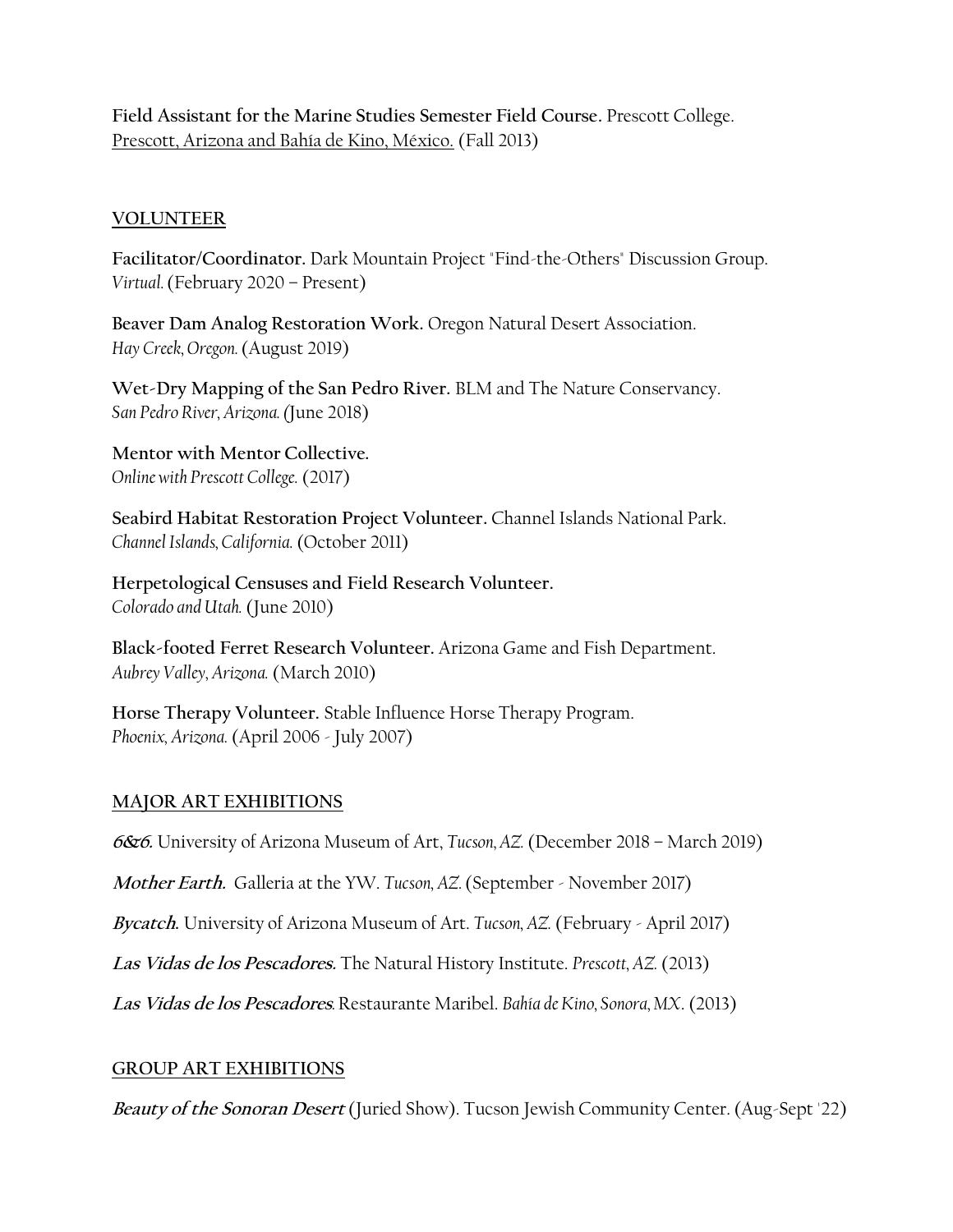**THIRST 2022, Artists for Humanitarian Aid at US-Mexico Border.** Virtual. (Summer 2022)

**About Light.** The Arts Center, *Corvallis, OR.* (November 2019)

**Microbes in Space.** Mt. Caz, *Corvallis, OR.* (July, 2019)

**Around Oregon Annual** (Juried Show)**.** The Arts Center, *Corvallis, OR*. (June '19)

**Another Person's Magic: Collaborative Books.** The University of Arizona Poetry Center. *Tucson, AZ.* (June 2019)

**Toad-Ally Charity Extravaganza.** Haunted Hands Gallery, *Tucson, AZ.* (January 2019)

**Lotería.** Galeria Senita, *Tucson, AZ.* (October – November 2018)

**STAND.** Haunted Hands Gallery, *Tucson, AZ*. (March - April 2018)

**Rooted.** Crooked Tooth Brewery, *Tucson, AZ.* (November - December 2017)

**Food Ink.** Cafe Passe, *Tucson, AZ*. (September - October 2017)

**Flora and Fauna of the Desert.** K'e & Creative Catalysts, *Mesa AZ*. (Sept - Oct 2017)

**Save the Waves.** Dark Sky Brewing, *Flagstaff, AZ.* (May - June 2017)

**Nasty Women.** Borderlands Brewing Company, *Tucson, AZ*. (April 14 & 15, 2017)

**Cross Pollination.** State Bar, *Flagstaff, AZ.* (April - May 2017)

**Being Feminist Invitational**. Galleria at the YW, *Tucson, AZ.* (Dec 2016 - March 2017)

**Alumni Art Retrospective.** Sam Hill Warehouse, *Prescott, AZ*. (October - November 2016)

**Ongoing Installation.** Borderlands Brewing Company, *Tucson, AZ.* (June 2016 - 2017)

**Saguaro National Park Centennial Group Show.** *Tucson, AZ.* (May - June 2016)

**NSAA Alumni Group Exhibition.** NSAA Gallery, *Phoenix, AZ.* (February 2016)

**ASU Step Gallery Group Show.** *Phoenix, AZ.* (2009)

**Art One Gallery Group Show.** *Phoenix, AZ*. (2009)

## **ART RESIDENCIES/PROGRAMS**

**School of New Art Geographies (SNAG).** *Tucson, Arizona.* (February 2022 – Present). **Shotpouch Cabin Residency** (Spring Creek Project). *Coastal Range, OR.* (July 6 – 12, 2020).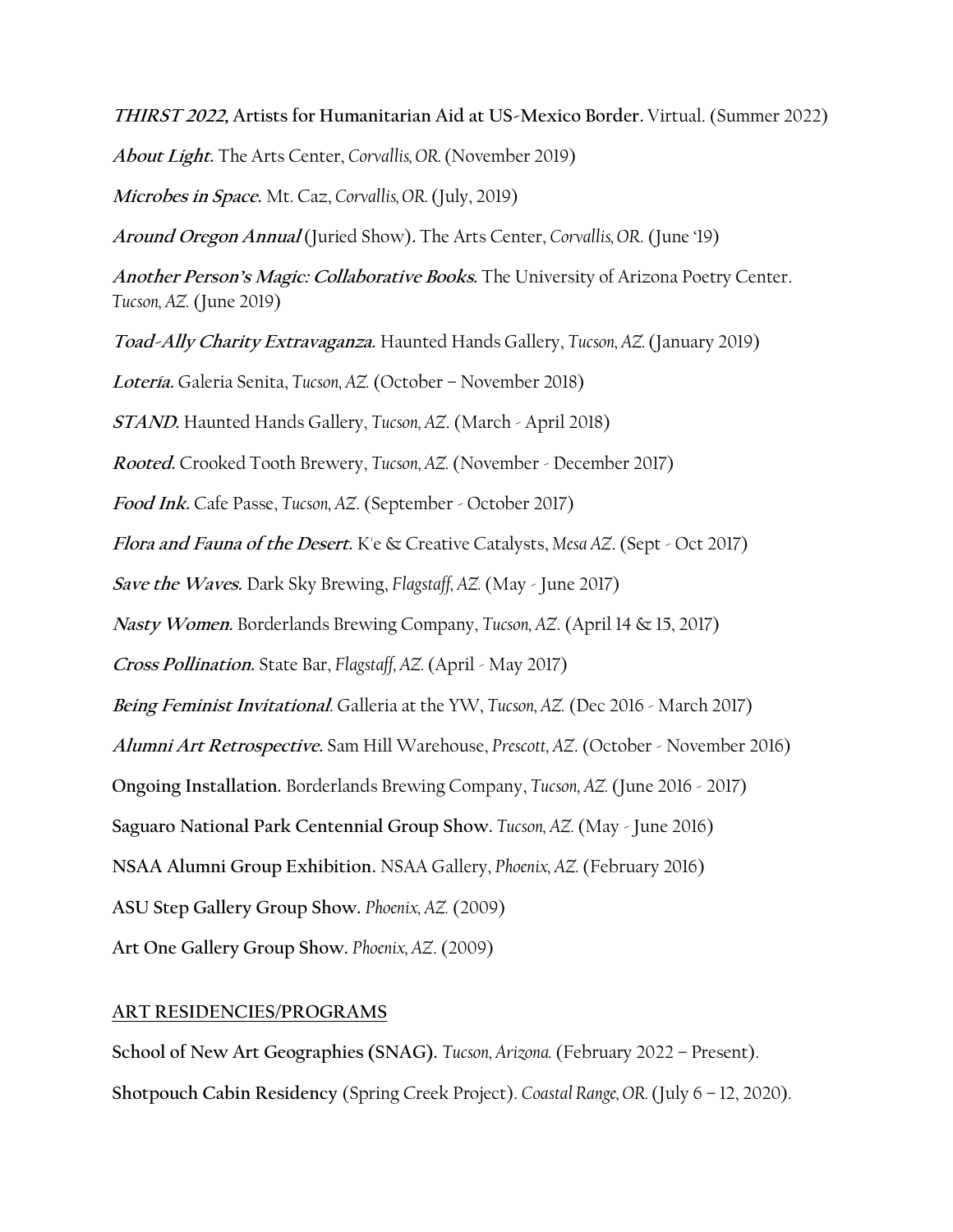**6&6**. (Next-Generation Sonoran Desert Researchers). *Sonoran Desert Bioregion.* (2015 – 2019).

#### **PUBLICATIONS**

**Johnson, M.** 2020. *Connection to Community and Environment: How Work in the Seafood Processing Industry in Coos County, Oregon Creates a Sense of Place.* [Master's thesis, Oregon State University]. Oregon State University Scholar's Archive.

Clark, S., et al. 2020. 6&6: A transdisciplinary approach to art–science collaboration. Bioscience. https://doi.org/10.1093/biosci/biaa076

*Flow Paths*(poem). 2019. ARTScend Mary's Peak Poetry Chapbook. Spring Creek Project.

**Johnson, M.,** Magrane, E. *Bycatch: Totoaba*. 2017. Edible Baja Arizona. http://ediblebajaarizona.com/bycatch

Magrane, E., and **M. Johnson**. 2016. *An art-science approach to bycatch in the Gulf of California shrimp trawling fishery*. Cultural Geographies. 24: 487-495.

Magrane, E., **Johnson, M**. *Bycatch: Sonora Scorpionfish.* 2016. Coordinates Society Magazine. http://www.coordinatessociety.org/single-post/2016/05/17/Bycatch-Sonora-Scorpionfish

Magrane, E., **Johnson, M**. *Bycatch: Shame-faced Crab.* 2016. Zócalo Magazine. 73:50.

Magrane, E., **Johnson, M**. *Bycatch: Shovelnose Guitarfish, Pacific Seahorse.* 2016. Terrain.org: A Journal of the Natural + Built Environments. http://www.terrain.org/2016/poetry/bycatch-eric-magranemaria-johnson/

Meltzer, L. 2016. Marine and Coastal Conservation in the Eastern Midriff Region of the Gulf of California. Prescott College Kino Bay Center for Cultural and Ecological Studies, 44p. **[3 Illustrations and 5 Photos Published]**

**Johnson, M**. *By-Catching Shrimp.* 2015. Edible Baja Arizona. 15: 116-125. http://ediblebajaarizona.com/by-catching-shrimp

Kimble, M. *The Fish in Our Foodshed.* 2014. Edible Baja Arizona. 6: **[3 Photos Published]** http://ediblebajaarizona.com/the-fish-in-our-foodshed

## **PRESENTATIONS & GUEST LECTURES**

**Women in Marine Sciences: Stories from the Field Event.** Oregon State University. *Corvallis, Oregon* (May 8, 2019).

**Panel Discussion on Research Methods, Knowledge, and Power.** Prescott College. Third Year Experience: Inquiry & Analysis in the Liberal Arts: Mary Poole (April 5, 2017).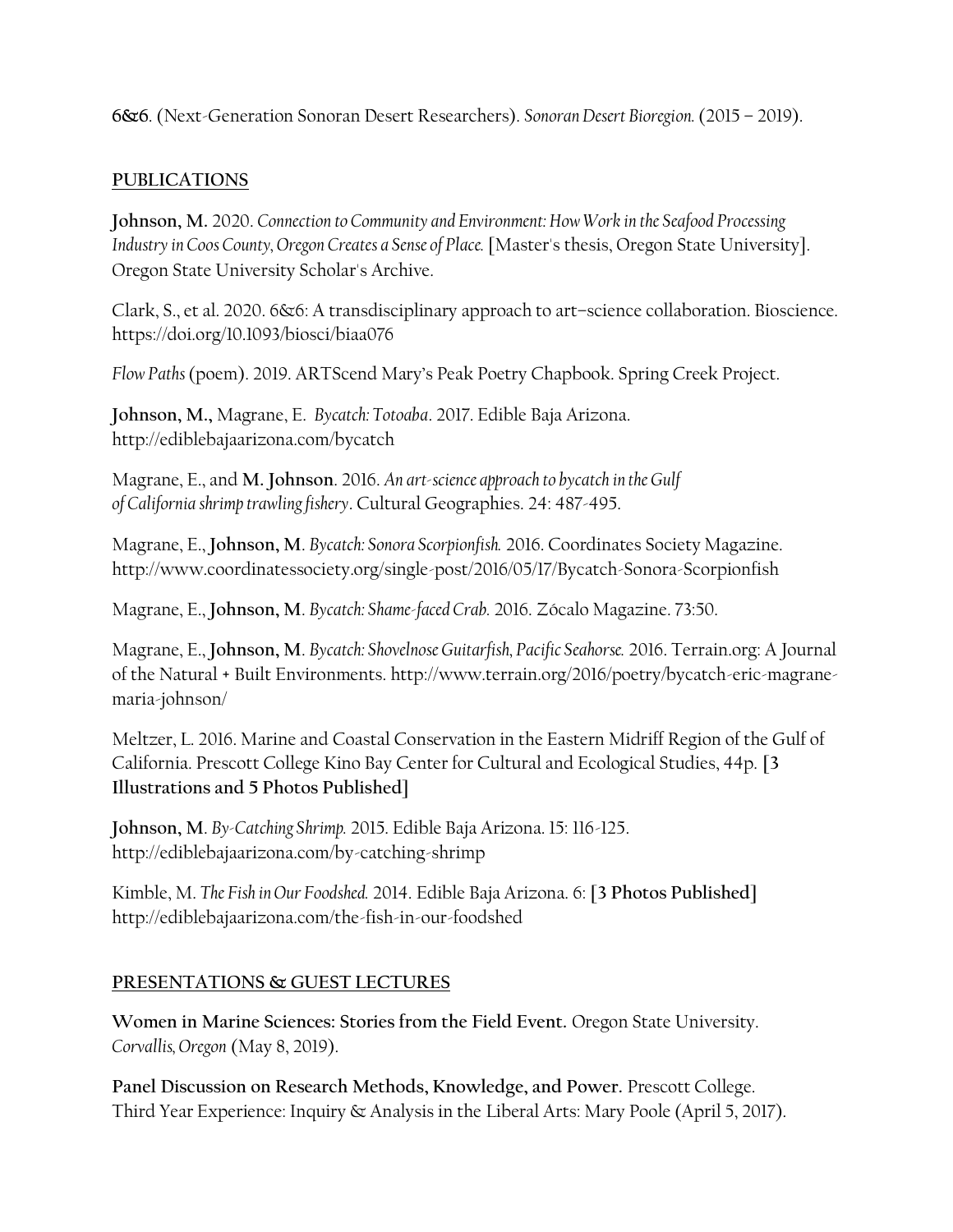**Shrimp Bycatch and Sustainable Seafood Options**. Slow Food Prescott, *Prescott, Arizona* (April 4, 2017).

**Shrimp Trawler Bycatch and Gulf of California Fisheries.** University of Arizona. Marine Ecology and Conservation Class: Katrina Mangin (March 21, 2017).

**Shrimp Trawler Bycatch: Science, Methods, and Art for Conservation.** Prescott College. Island Biogeography of the Gulf of California: Lisa Floyd Hanna (March 17, 2017).

**Bycatch (6&6, Art and Science).** Art, Environment, and Humanities Network Show & Tell. *Tucson, Arizona* (August 24, 2016).

**Shrimp Trawler Bycatch and Gulf of California Fisheries.** University of Arizona. Marine Ecology and Conservation Class: Katrina Mangin (April 29, 2016).

**Shrimp Trawler Bycatch in the Gulf of California.** University of Arizona. Environmental Studies: Ideas & Institutions: Eric Magrane (March 22, 2016).

**Shrimp Bycatch and Sustainable Seafood Options**. Slow Food Prescott, *Prescott, Arizona* (March 15, 2016).

**Shrimp Trawler Bycatch.** Prescott College. Island Biogeography of the Gulf of California: Tom Fleischner (Spring 2015).

**Fish Biology and the Fishes of the Gulf of California.** Prescott College. Coastal Ecology: Mark Riegner (Winter 2015).

**Shrimp Trawler Bycatch** Club Deportivo, *Bahía de Kino, México* (January 28, 2015).

**Shrimp Trawler Bycatch "Café Communitaria"** Oficina de Conservación y Manejo Cmiique, *Punta Chueca, México* (July 5, 2014).

**Shrimp Trawler Bycatch "Café Communitaria"** Escuela Secundaria, *Desemboque, México* (June 14, 2014).

**Las Vidas de Los Pescadores** (Selected Participant) Prescott College Baccalaureate, Yavapai College, *Prescott, AZ* (May 2013).

## **PRESS & MEDIA**

Damron, M. February 14th, 2019. **Catch of the day and then some: A holistic U.A. exhibit on trawling for shrimp.** Arizona Sonora News Service.

https://arizonasonoranewsservice.com/catch-of-the-day-and-then-some-a-holistic-u-a-exhibiton-trawling-for-shrimp/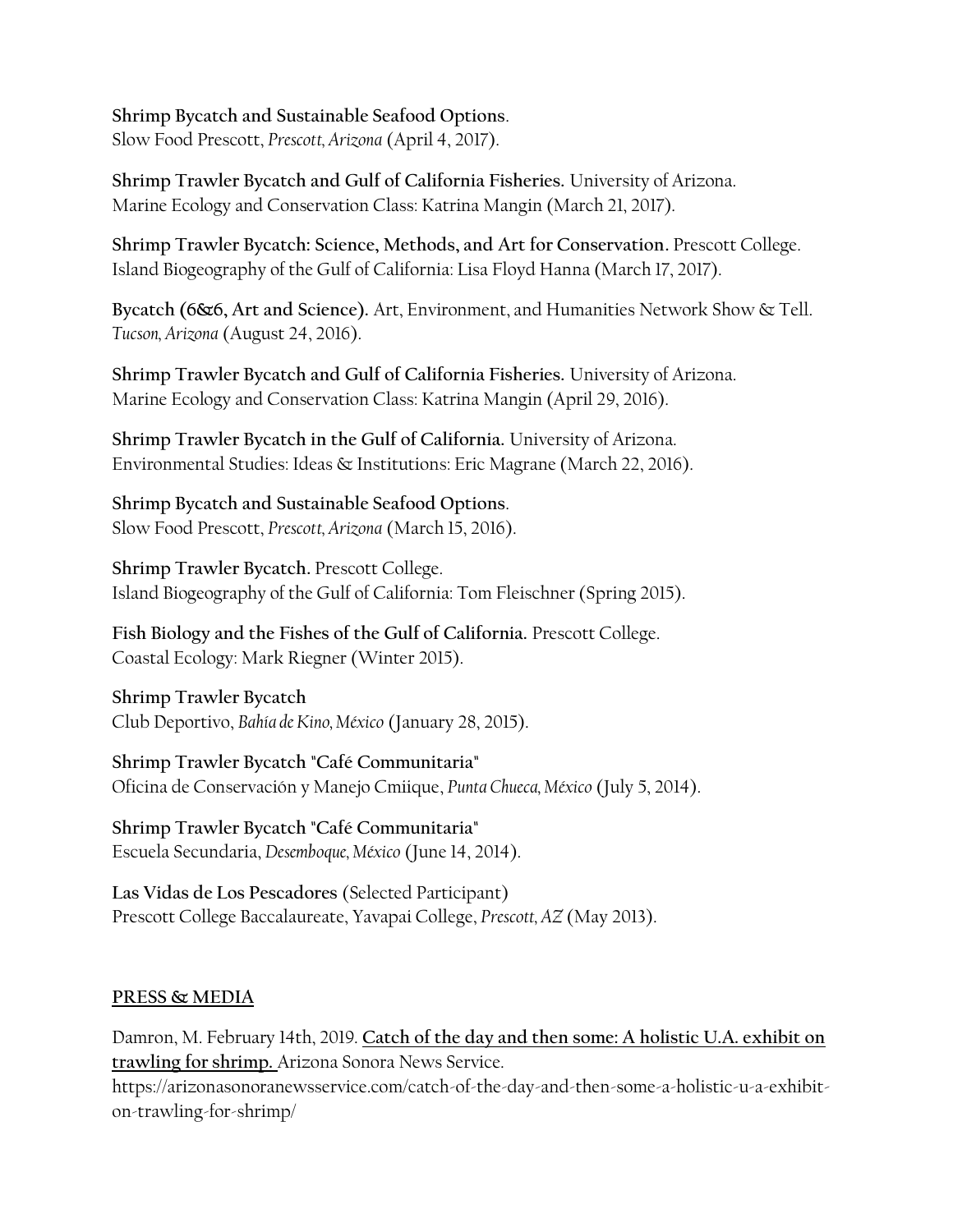Regan, M. February 13th, 2019. **Scientists and artists team up on works about the Sonoran Desert and the Gulf of California.** Tucson Local Media.

https://www.tucsonlocalmedia.com/livenup/article\_54e4de4e-2efd-11e9-b075- 135678385f43.html?fbclid=IwAR1EDVc4oEE9dPnvkAcZo2wE5s9w0yR9Ar0HzgdezqK8fYG4uKwgAilZ-M

Voyage Phoenix. September 11, 2018. **Check out Maria Renée Johnson's Artwork.** http://voyagephoenix.com/interview/check-maria-renee-johnsons-artwork/

Whiting, S. February 4, 2018. **Day 367: Maria Johnson.** Arizona Artist-A-Day. http://arizonaartistaday.blogspot.com/2018/02/day-367-maria-johnson.html

Shane, C. J. October, 2017. **Review: Mother Earth by Maria Johnson and Marcy Ellis.** Sonoran Arts Network. https://www.sonoranartsnetwork.net/mariajohnson-marcy-ellis-at-galleria-atthe-y.html

Gavenus, E. May 25, 2017. **Bycatch-- The Complexities of Shrimp Trawling in the Gulf of California: A Collaboration between Maria Johnson and Eric Magrane.** The Millennium Alliance for Humanity and the Biosphere (MAHB). https://mahb.stanford.edu/creativeexpressions/bycatch-complexities/

Haynes, T. April 13, 2017. **Like a bee to a flower: 'Cross-Pollination' celebrates the intersection of art and science**. Flagstaff Live. http://azdailysun.com/flaglive/features/arts/likea-bee-to-a-flower-cross-pollination-celebrates-the/article\_cf425973-418d-580d-81e7- 140f457fee3e.html

Manser, J. March 2, 2017. **Bycatch: An artistic homage to the throwaways.** Zócalo Magazine. http://www.zocalomagazine.com/bycatch-an-artistic-homage-to-the-throwaways/

Pittenger, A. January 6, 2017. **What feminism means to 5 Tucson artists.** Arizona Daily Star. http://tucson.com/thisistucson/tucsonlife/what-feminism-means-to-tucsonartists/article\_9aeca8a8-d208-11e6-914c-e35c6d0d78d1.html

Everett-Haynes, L. M. September 26, 2016. **Network makes environmental change tangible.**  UANews. https://uanews.arizona.edu/story/network-makes-environmentalchange-tangible

Barrett, M. **'Bee' reviewed: Bycatch**. August 7, 2016. Meghan Barrett Blog. http://meghan-barrett.com/blog/2016/08/07/bee-reviewed-bycatch/

# **AWARDS**

**Third place winner of the Around Oregon Annual Juried Show at the Arts Center** (July '19)

**First place winner of Saguaro National Park's Centennial Show** (May 2016)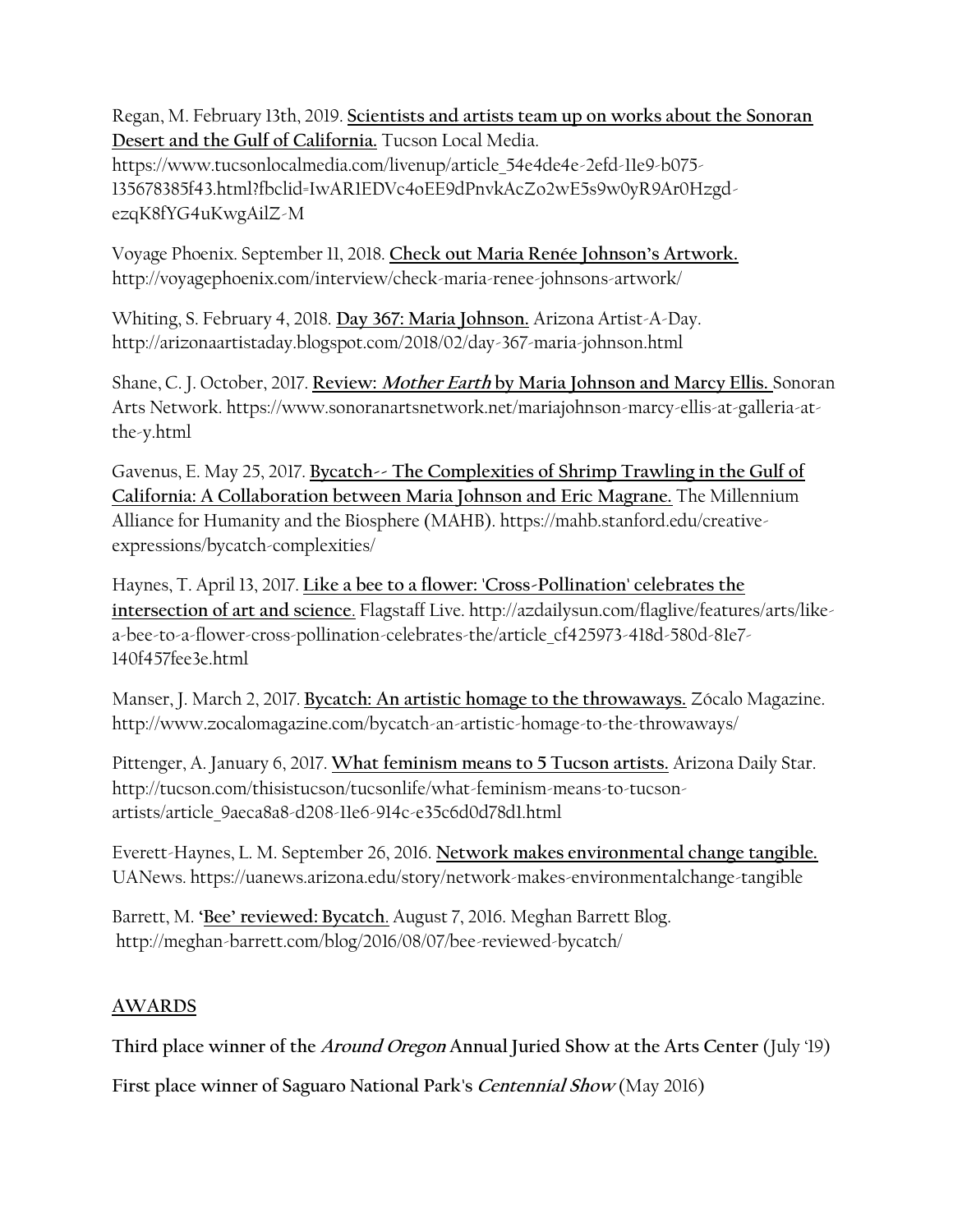**American Elasmobranch Society Young Professional Fund Awardee** (2016)

#### **GRANTS AND SCHOLARSHIPS**

**Oregon State University Provost's Distinguished Graduate Scholarship** (2018‐2019)

**Alan Alda Scientific Communication Workshop Scholarship** (2018)

**John Wesley Powell Scholarship** (2009)

**Environmental and Social Justice Scholarship** (2009)

**Haide Koskinen Endowed Scholarship** (2013)

#### **GROUPS & ASSOCIATIONS**

**State of the Coast Conference Advisory Committee Member** (2019)

**Women in Marine Science Club at Oregon State University Communications Leader** (2018)

**Prescott College Kino Bay Center Advisory Group Member and Program Committee Leader** (2015 - 2019)

**Next Generation of Sonoran Desert Researchers Member** (2013 - Present)

## **CONFRENCES & WORKSHOPS**

**Society for Applied Anthropology Annual Conference.** March 17-21, 2020. Albuquerque, NM. Presented: *Seafood Processing Workers' Sense of Place in Coos County, Oregon \*\* Cancelled due to Covid-19*

**State of the Coast Conference.** November 9, 2019. Salishan, OR. Presented poster: *Seafood Processing Workers' Sense of Place in Coos County, Oregon*

**Facilitation Basics Workshop.** November 19, 2018. Oregon State University. Corvallis, OR.

**State of the Coast Conference.** October 27, 2018. Coos Bay, OR.

**Science Communication Summit 2018.** April 20, 2018. University of Arizona. Tucson, AZ.

**Alda Scientific Communication Workshop.** February 8 - 9, 2018. University of Arizona. Tucson, Arizona.

**Oceans and Deserts: Charting Transdisciplinary Currents in Environment and Culture Conference.** March 31 - April 1, 2017. Tucson, Arizona.